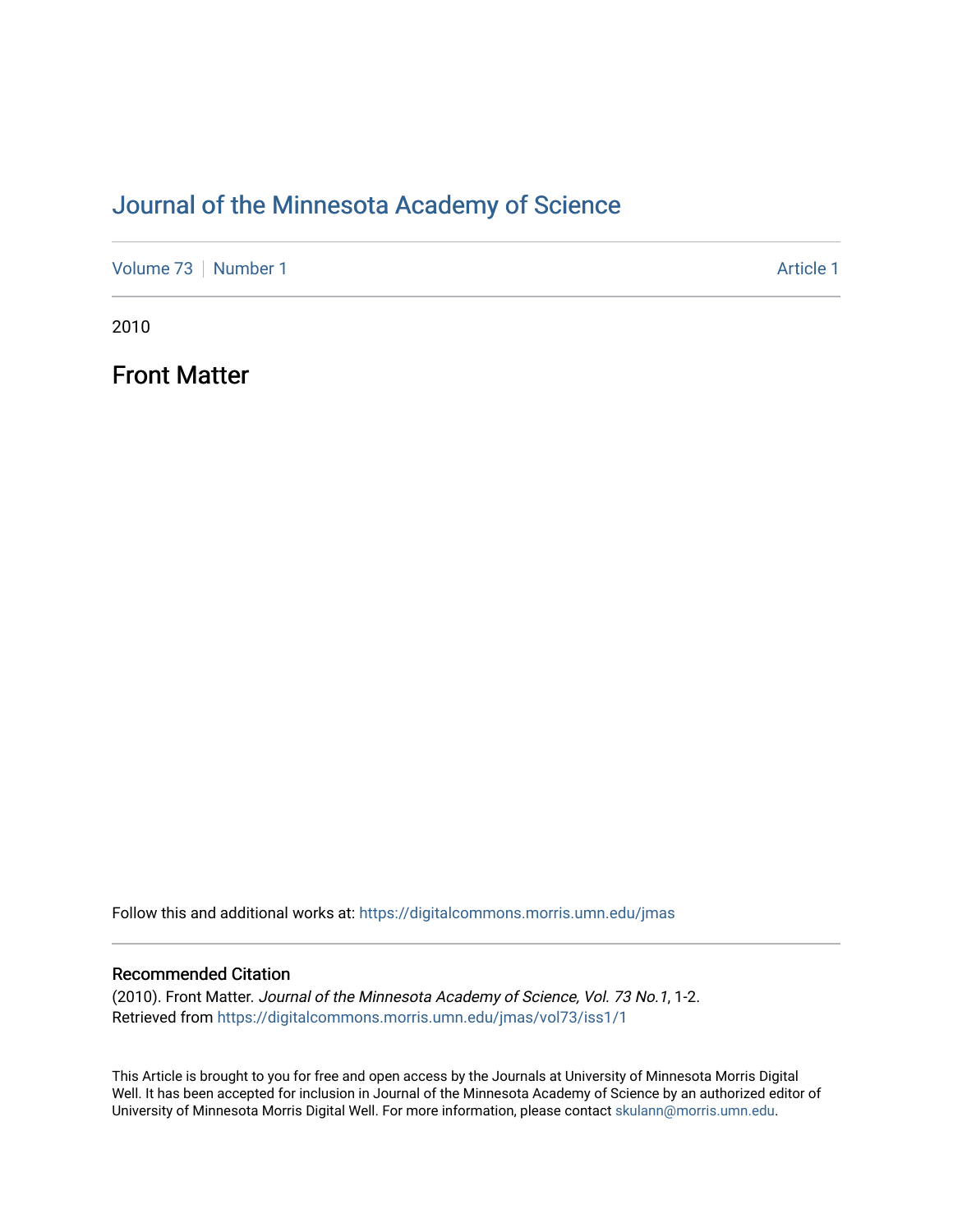**SCIENTIFIC EDITORS** Dr. Don Beimborn

Dr. Gary Phillips

**MANAGING EDITORS** Susan Moro *University of St. Thomas*

Megan Buchanan *MN Academy of Science* 

#### **ANNUAL MEETING COMMITTEE**

Dr. Thomas Marsh, *Chair Bethel University* 

Dr. William Ojala, *Winchell Symposium Chair University of St. Thomas* 

Dr. Mike Axtell *University of St. Thomas* 

Dr. Jayna Ditty *University of St. Thomas* 

> Dr. Kathryn Hanna *University of MN*

Dr. Adam Key *University of St. Thomas*

Dr. Craig Longtine, *North Hennepin Community College* 

Dr. Dalma Martinovic-Wegelt *University of St. Thomas*

> Dr. Wade Neiwert *Bethel University*

Dr. Wayne Wolsey *Macalester College* 

Taylor Zumbusch *University of St. Thomas* 

# **Journal of the**  MINNESOTA ACADEMY OF SCIENCE

**Vol. 73 Spring 2010** 

#### **TABLE OF CONTENTS**

*MAS Board, Mission and Programs ..........................................* 2

*Symposium Abstracts .................................................................* 3

Copyright © 2010 by the Minnesota Academy of Science

Published by the Minnesota Academy of Science, 8700 W. 36th Street, Suite 114W, Box 25, St. Louis Park, MN 55426. For membership information, visit the Academy Web site at *www.mnacadsci.org*

The Minnesota Academy of Science is affiliated with the American Association for the Advancement of Science.

*The Minnesota Academy of Science does not take a stand on issues that may be discussed in articles published in the* Journal*. Readers should bear in mind that views expressed in these articles are strictly those of the authors.* 

*Address Editorial Correspondence to:* Editor, Minnesota Academy of Science, 8700 W. 36th Street, Suite 114W, Box 25, St. Louis Park, MN 55426